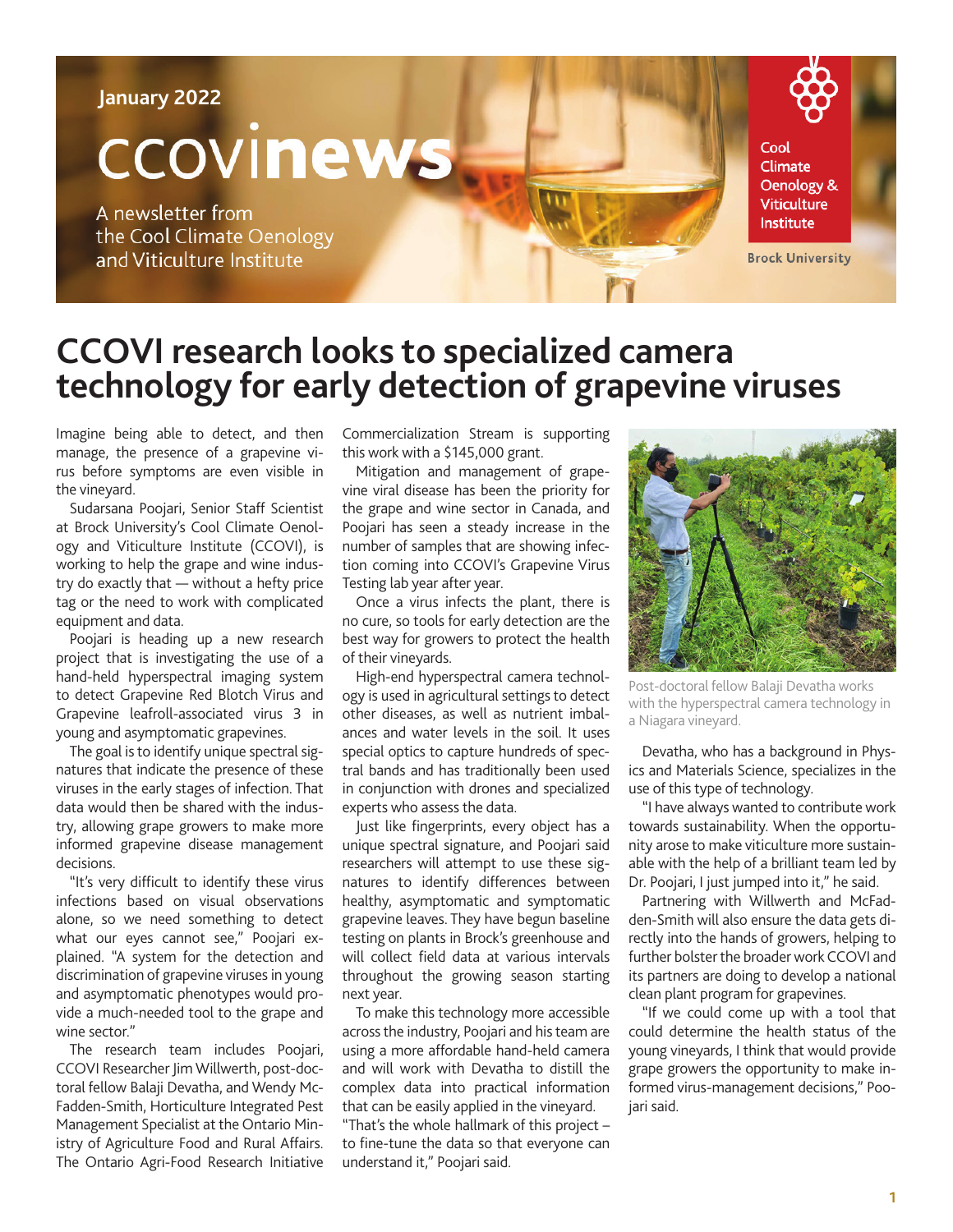# **CCOVI research looks to specialized camera technology for early detection of grapevine viruses**

Remember when those red, spotted beetles were seemingly everywhere earlier this year?

Due to warming temperatures, those pesky bugs are growing in numbers — and Brock University researchers have provided research-based strategies for managing their impact on grape and wine production in a special climate change edition of Biomolecules.

"This international collaboration between a leading viticulturalist, oenologist and industry extension specialist brought together three complementary skill sets to compile this comprehensive review and contextualize the research for winegrowers," said leading author Gary Pickering, Professor of Biological Sciences and Psychology and Researcher at CCOVI. "It is aimed at better understanding the impact climate change will have on the grape and wine industry, including considerations such as the increased presence of this invasive pest."

The publication, "Prevalence and Management of Alkyl-Methoxypyrazines in a Changing Climate: Viticultural and Oenological Considerations," was co-authored by Jim Willwerth, CCOVI Researcher and Assistant Professor of Biological Sciences; Andreea Botezatu (PhD '14), of Texas A&M University; and Margaret Thibodeau, who successfully defended her PhD thesis in Biological Sciences at Brock earlier this year. The authors explored the impact that climate change will have on the presence of methoxypyrazines, a class of molecules that contribute 'green' characteristics to wine.

CCOVI has been a world leader on research in this area.

These chemicals are naturally occurring in some grape cultivars, and can, in low levels, contribute favourably to the overall flavour profile of certain wines (like Sauvignon Blanc, for example).

In higher quantities, however, they produce an undesirable flavour that is likened to green pepper or peanut butter.

The compounds can also be introduced



CCOVI has developed leading strategies to mitigate the impact of the multi-coloured Asian ladybeetle (Photo courtesy of Brock Master of Biological Sciences student Kasia Zgurzynski)

when Harmonia axyridis, or multi-coloured Asian ladybeetles, are inadvertently crushed and incorporated in with the grapes at harvest.

While these invasive pests have been present in wine-growing regions around the world for the last decade or so, warmer temperatures in Canada are allowing them to live longer and reproduce in higher numbers.

"They usually die off because our winters are so cold, but they are now surviving longer, and since they are able to proliferate early in the season — and can actually get two or three generations in one season — there's now more around on a regular basis," Pickering explained.

The article outlines that there are insecticides and repellents that have shown promise for managing the presence of these ladybeetles in the vineyard, as well as remediation practices that can take place in the winery. The authors also note that viticultural practices, such as implementing a vine training system to increase temperature and light exposure, also have potential to manage concentrations of the chemical in its naturally occurring form in the grape.

"How the grapes respond to climate change is going to be dependent on the part of the world, and even the appellation, that we're talking about," Pickering added. "For instance, we have a really interesting story here in Canada this vintage, with our two major grape growing regions — Ontario and B.C. — experiencing polar opposites in terms of weather and related vineyard stressors, yet both scenarios are predicted from the climate change models."

That's why the collaborative work that CCOVI and its partners do to support the grape and wine industry is more important than ever.

"Increased frequency of extreme weather events happening during the growing season are going to have different impacts, so it's important for us to continue doing research on flavour compounds such as methoxypyrazines to better understand how to mitigate the impacts of climate change and maintain the high quality of our wines here in Canada," Pickering said.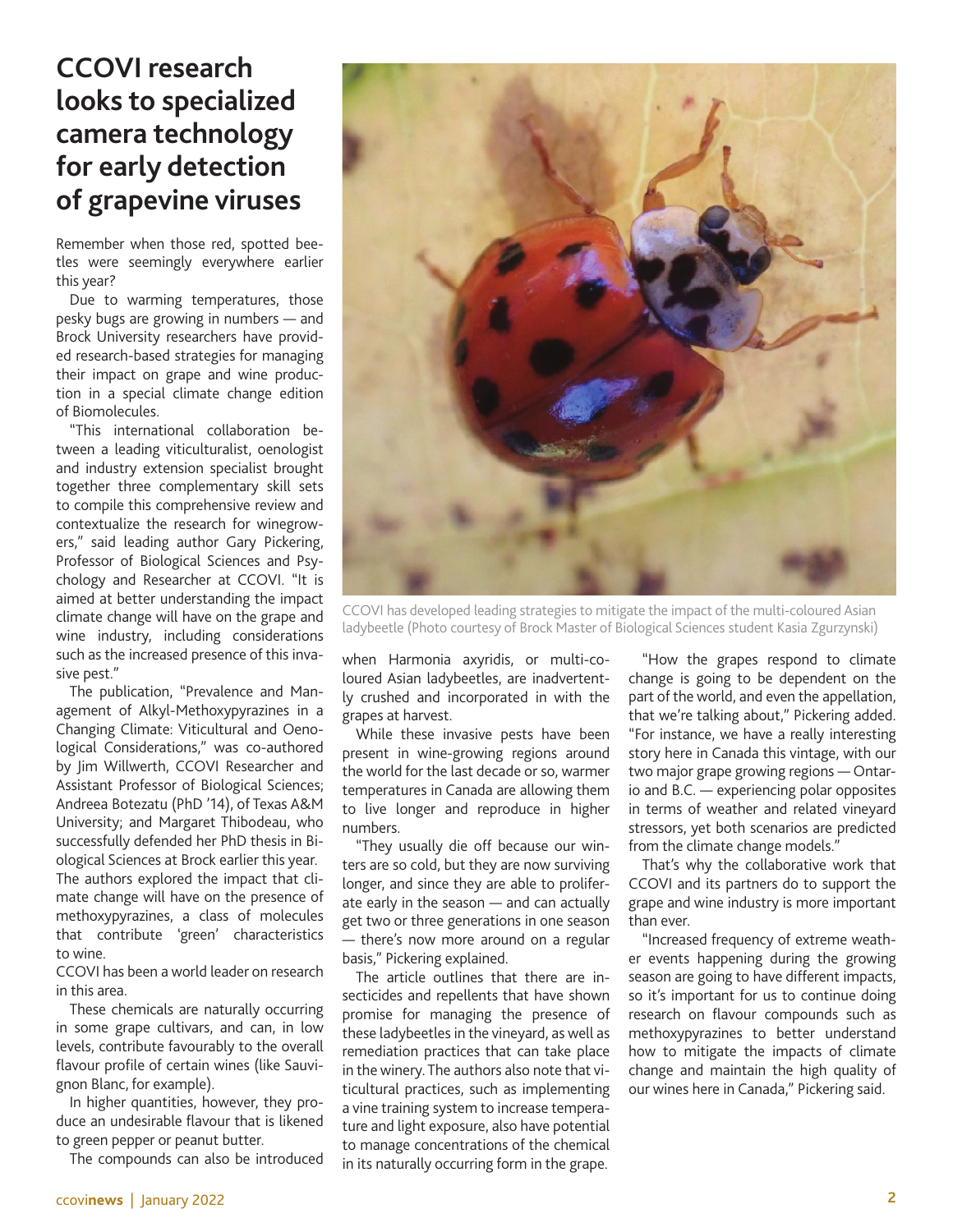# **WHAT'S HAPPENING AT CCOVI**

# **CCOVI Lecture Series returns for 15th edition**

The CCOVI Lecture Series returns to the virtual stage on January 31, celebrating its 15th year and reflecting on the Institute's 25th anniversary. The free lectures are open to the public and will take place remotely via livestream every week until April 4. Due to current health and safety protocols, there will be no in-person attendance. Visit: **[brocku.ca/ccovi/outreach/lecture](http://brocku.ca/ccovi/outreach/lecture)** for details on how to watch the lectures.

#### **SCHEDULE**

#### **Monday, January 31**

Donald Cyr, Professor of Finance, Goodman School of Business, Brock University — Potential use of Weather Derivatives in Hedging Aggregate Viticulture Yields: A Case Study of the Niagara Region of Canada

#### **Monday, February 7**

Michael Ripmeester and Russell Johnston, Chair and Professor of Geography, Faculty of Social Sciences, Brock University and Associate Professor, Communications, Popular Culture and Film, Brock University — Grapes, Wine and Public Memory

#### **Monday, February 14**

Debbie Inglis, CCOVI Director, Brock University — TanninAlert: the launch of a new program for Ontario red winemakers to assess skin and seed tannin at harvest to assist in winemaking decisions

#### **Monday, February 28**

Sudarsana Poojari, CCOVI Senior Virologist, Brock University — Emerging virus diseases of grapevine: Advances in diagnosis and management

#### **Monday, March 7**

Joachim Scholz and Jacob Anthony Gigliotti, Assistant Professor, Goodman School of Business, Brock University; Oenology and Viticulture student, Brock University — Brand Storytelling on Instagram: How Wine Brands Create Epic Stories One Image at a Time

#### **Monday, March 14**

Liette Vasseur, UNESCO Chair on Community Sustainability: from Local to Global, Brock University — Exploring different cover crops to adapt to climate changes

#### **Monday, March 21**

Vanda Provato and Abhay Garg, Chief Marketing and Digital Officer, LCBO; Vice President of Merchandising, LCBO

#### **\*Special day\* Friday, March 25**

José Ramòn Urbez Torres, Research Scientist, Agriculture and Agri-Food Canada Summerland Research and Development Centre

#### **Monday, March 28**

Belinda Kemp, CCOVI Senior Oenologist, Brock University — Magic of mushrooms: the potential use of mushroom-derived materials in the winery

#### **Monday, April 4**

Ronald Jackson, Wine Writer, Author — Wine and Food: Perfect Marriage or Myth





# **CCOVI launches new Continuing Education courses**

**Wine Faults and Sensory Practices (Online):**  This three-day intensive course provides a general overview of sensory science and how it can be applied to the wine industry. Topics such as sensory thresholds, psychological biases, and the biology of human perception will be explored to better understand the range and diversity of how the general population experiences wine. Students will gain experience with common sensory tests including preference testing, difference testing, and flash profiling with an emphasis on the implications for product development and consumer insight. The sensory aspects of common faults will be explored in detail.

**Advanced Winemaking (Online):** This 10-week course is open to students who have successfully completed the Foundations in Winemaking course. Both the scientific and the practical aspects of winemaking will be explored in greater depth than in the introductory course with an increased emphasis on small-scale commercial production. Topics will include wine regulations, winery design and equipment selection, production planning, managing inoculated and wild fermentations, barrels and oak alternatives, finishing, and packaging.

**WSET Level 3 (Online):** This course provides an in-depth exploration of a wide range of wines and the wine regions in which they are grown. This internationally recognized level of certification is ideal for trade employees, advising management, customer service and those making informed selections of wines in a wide variety of situations, or the wine enthusiast wishing to build on WSET Level 2 certification. Duration: Nine weeks. Final exam to be taken in-person at Brock University.

For more information and to register, visit **[brocku.ca/ccovi/continuing-education](http://brocku.ca/ccovi/continuing-education)** or contact Barb Tatarnic at [ccovi@brocku.ca](mailto:ccovi@brocku.ca)